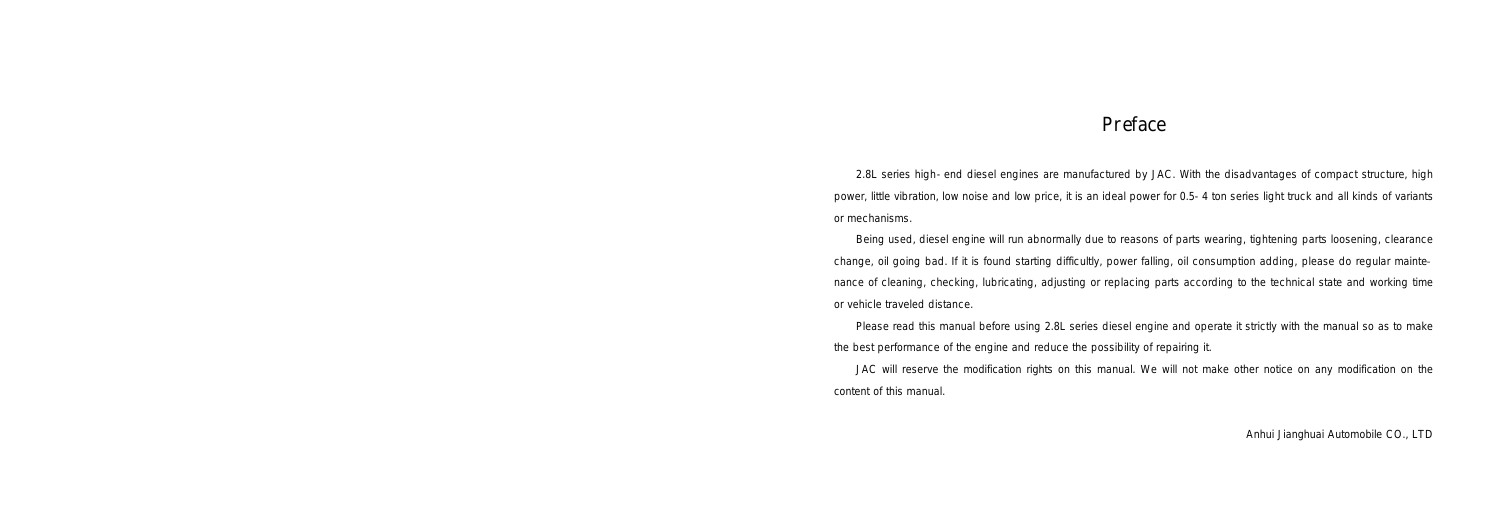# Contents

| Chapter I Engine specifications and technical parameters                    |
|-----------------------------------------------------------------------------|
|                                                                             |
|                                                                             |
|                                                                             |
|                                                                             |
| Chapter II Starting, running & stopping                                     |
|                                                                             |
|                                                                             |
|                                                                             |
|                                                                             |
| Chapter III Using and Maintenance                                           |
|                                                                             |
|                                                                             |
|                                                                             |
|                                                                             |
| Chapter IV Persevering and reusing of engine                                |
| I Long-time perseverance of engine manufactured contract the contract of 21 |
|                                                                             |
|                                                                             |
|                                                                             |
|                                                                             |

# Chapter I Engine specifications and technical parameters

## I. Main technical parameters

| 1. Mode                     | HFC4DA1-1                                                                                                                    | HFC4DA1                                                                            | HFC4DA1-2B                                                                      | HFC4DA1-2B1                                                                     |
|-----------------------------|------------------------------------------------------------------------------------------------------------------------------|------------------------------------------------------------------------------------|---------------------------------------------------------------------------------|---------------------------------------------------------------------------------|
| 2. Type                     | Vertical, turbocha-<br>rger intercooler,<br>direct injection,<br>dry type thin-wall<br>ch-rome plating liner liner, 4 stroke | Vertical, intercooler,<br>direct injection dry<br>type thin-wall<br>chrome plating | Vertical, turbocha-<br>rger intercooler,<br>direct injection,<br>dry type liner | Vertical turbochar-<br>ger intercooler,<br>di-rect injection,<br>dry type liner |
| 3. Cylinders number         | 4                                                                                                                            |                                                                                    |                                                                                 |                                                                                 |
| 4. Bore(mm)                 | 93                                                                                                                           |                                                                                    |                                                                                 |                                                                                 |
| 5. Stroke(mm)               | 102                                                                                                                          |                                                                                    |                                                                                 |                                                                                 |
| 6. Total displacement(L)    | 2.771                                                                                                                        |                                                                                    |                                                                                 |                                                                                 |
| 7. Compression ratio        | 17.5                                                                                                                         | 18.2                                                                               | 18.2                                                                            | 18.2                                                                            |
| 8. Rated power(KW)          | 68                                                                                                                           | 57                                                                                 | 68                                                                              | 80                                                                              |
| 9. Rated rotated speed(rpm) | 3600                                                                                                                         |                                                                                    |                                                                                 |                                                                                 |

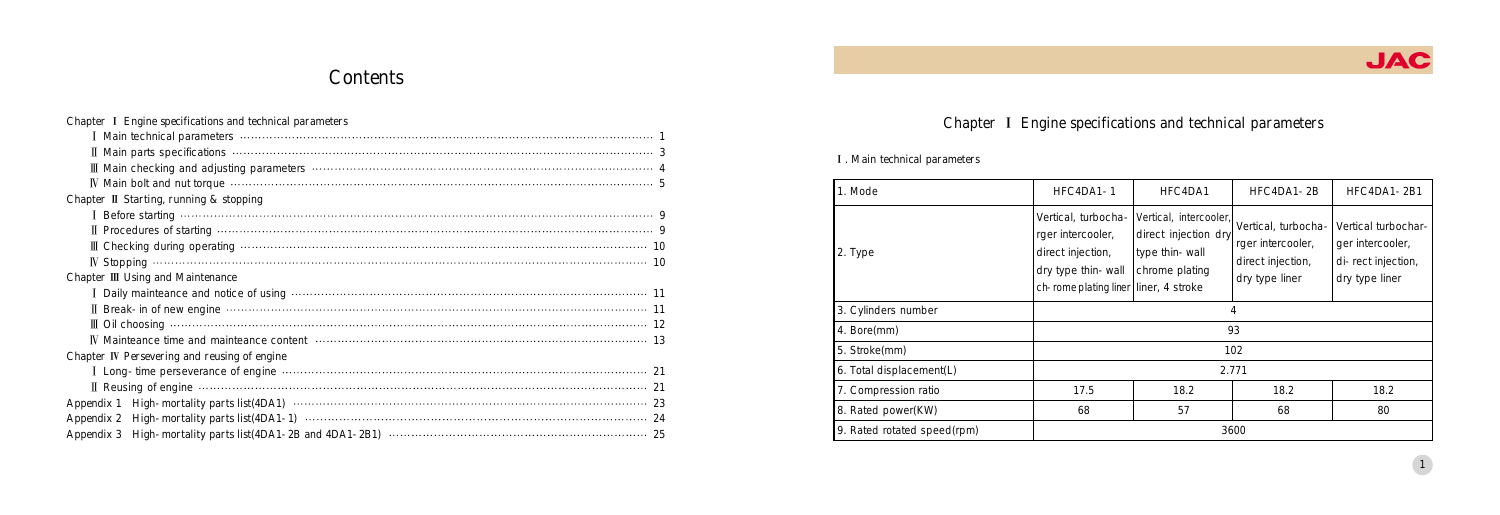| Parts name          | <b>Technical feature</b>                   |                              |                             |                                            |
|---------------------|--------------------------------------------|------------------------------|-----------------------------|--------------------------------------------|
|                     | HFC4DA1-1                                  | HFC4DA1                      | HFC4DA1-2B                  | HFC4DA1-2B1                                |
| <b>Fuel filter</b>  |                                            | Full flow                    | Full flow                   |                                            |
| Oil filter          |                                            | Full- flowspin-on oil filter |                             | Full- flow spin-on oil filter              |
| Oil pump            |                                            | externally meshed gear type  | externally meshed gear type |                                            |
| Cooling water pmp   | Centrifugal type                           |                              | Centrifugal type            |                                            |
| Thermostar          | Wax mode                                   |                              |                             | Wax mode                                   |
| Generator           | Alternator output                          |                              |                             | Alternator output                          |
| <b>Starter</b>      | Decelerating low-speed high torque starter |                              |                             | Decelerating low-speed high torque starter |
| Fuel injection-pump | VE distributor pump                        |                              |                             | Electro pump                               |
| Fuel-injector       |                                            | Five holes, pressure chamber |                             | Electro injector                           |

| 10. Max torque $(N \cdot m)$                           | 216                                       | 174        | 210               | 240           |  |
|--------------------------------------------------------|-------------------------------------------|------------|-------------------|---------------|--|
| 11. Rotate speed at max torque (rpm)                   |                                           | 1800~2000  |                   | $2000 - 2200$ |  |
| 12. Min oil consumption ratio(g/Kw·h)                  | 218                                       | 230        | 212               | 208           |  |
| 13.Idle speed (rpm)                                    |                                           | $750 + 50$ |                   | $800 + 50$    |  |
| 14. Firing sequence                                    |                                           |            | $1 - 3 - 4 - 2$   |               |  |
| 15. Direction of crankshaft (facing to flywheel)       |                                           |            | Counter clockwise |               |  |
| 16. Lubricating method                                 | Pressure and splash lubrication           |            |                   |               |  |
| 17. Overall dimensions                                 | 754×568×698<br>764×622×714<br>764×616×698 |            | 764×622×714       |               |  |
| 18.Net mass                                            | 240 kg                                    | 230 kg     | 250 kg            | 250kg         |  |
| 19. Oil capacity in oil sump(L)                        | 7.5<br>6                                  |            |                   |               |  |
| 20. Cooling water capacity(L) (not including radiator) | 10                                        |            |                   |               |  |
| valve timing (use the crankshaft angle to count)       |                                           |            |                   |               |  |
| (1) Intake valve open(before top dead center)          | $24.5^\circ$                              |            |                   |               |  |
| (2) Intake valve close (after bottom top dead center)  | $55.5^\circ$                              |            |                   |               |  |
| (3) Exhaust valve open (before bottom top dead center) | $54^\circ$                                |            |                   |               |  |
| (4) Exhaust valve close (after top dead center)        |                                           |            | $26^{\circ}$      |               |  |

## II . Main parts specifications

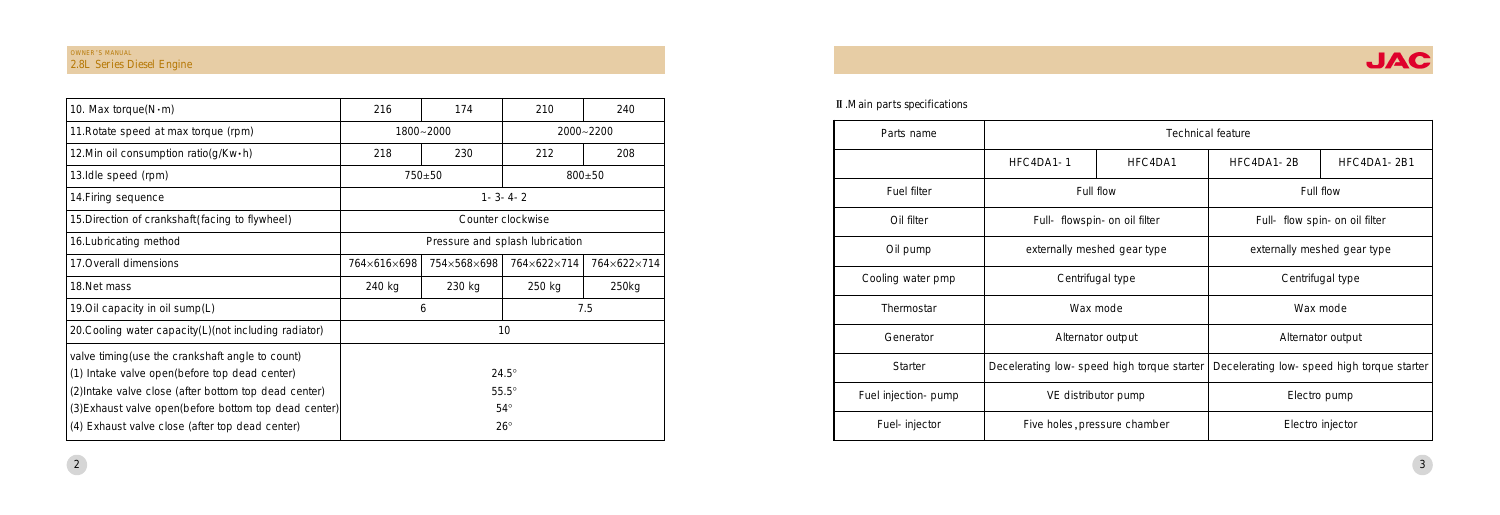| Name                                 | Description               | Torque(N·m) |
|--------------------------------------|---------------------------|-------------|
| Cylinder head bolt                   | $M11\times 127 - 4h$      | $105 + 5$   |
| Crankshaft installing bolt           | $M12\times1.5\times47$    | $110+10$    |
| Idle gear A installing bolt          | $M8\times 55$             | $25 + 5$    |
| Idle gear A installing bolt          | $M12\times1.25\times66$   | $110+10$    |
| Connecting rod bolt                  | $M11\times1.25$           | $85 \pm 5$  |
| Damped belt installing bolt          | $M16\times1.5\times29$    | $210+15$    |
| Main bearing housing installing bolt | $M14\times1.5\times89$    | $170 + 10$  |
| Flywheel baffle installing bolt      | M12                       | $85 + 10$   |
| Flywheel installing bolt             | $M13\times1.25\times36.5$ | $120 + 10$  |
| Cylinder head cover installing bolt  | $M8\times11$              | $13\pm5$    |
| Rocker installing bolt               | M10                       | $55 + 5$    |
| Exhaust manifold installing bolt     | $M8\times35$              | $30 + 5$    |

## IV. Main Bolt and nut torque HFC4DA1 and HFC4DA1-1

## OWNER'S MANUAL 2.8L Series Diesel Engine

## III. Main checking and adjusting parameters

| Mode                                                          | HFC4DA1-1        | HFC4DA1           | HFC4DA1-2B        | HFC4DA1-2B1       |
|---------------------------------------------------------------|------------------|-------------------|-------------------|-------------------|
| Valve clearance                                               | $0.3 - 0.4$ mm   | $0.3 - 0.4$ mm    | $0.3 - 0.4$ mm    | $0.3 - 0.4$ mm    |
| Oil pressure(idle)                                            | $\geq 98$ kpa    | $\geqslant$ 98kpa | $\geqslant$ 98kpa | $\geqslant$ 98kpa |
| Exhaust temperature (main pipe)                               | $≤650^{\circ}$ C | $≤700$ °C         | $≤700$ °C         | $≤700$ °C         |
| Oil temperature (main oil gallery)                            | $≤130$ °C        | $≤130$ °C         | $≤130$ °C         | $≤130$ °C         |
| Temperature of thermostat                                     | $82^{\circ}$ C   | $82^{\circ}$ C    | $82^{\circ}$ C    | $82^{\circ}$ C    |
| Temperature of full-open thermostat                           | $95^\circ C$     | $95^\circ$ C      | $95^{\circ}$ C    | $95^{\circ}$ C    |
| Projected height of glow plug                                 | $5.3 - 6.8$ mm   | $5.3 - 6.8$ mm    | $5.6 - 6.9$       | $5.6 - 6.9$       |
| Projected height of injector                                  | $2.1 - 3.0$ mm   | $3.7 - 4.3$ mm    | $2.1 - 3.0$       | $2.1 - 3.0$       |
| Static fuel supply advanced angle<br>(before top dead center) | $12^{\circ}$     |                   |                   | $16^{\circ}$      |

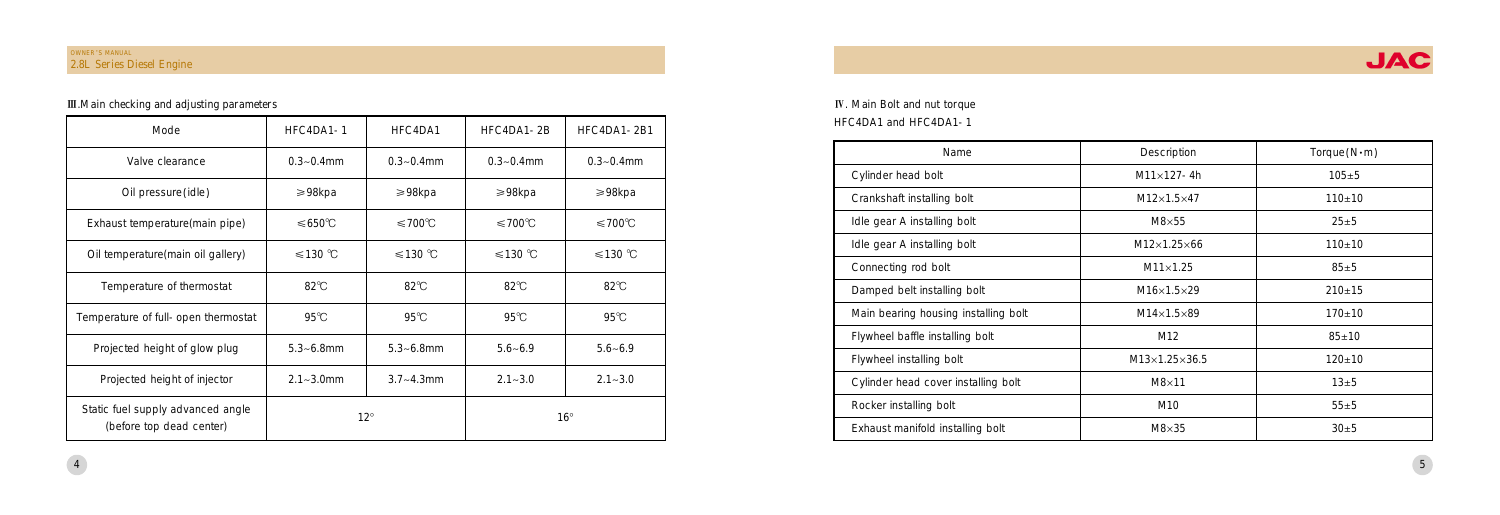| Name                                 | Description               | Torque(N·m) |
|--------------------------------------|---------------------------|-------------|
| Cylinder head bolt                   | $M11\times1.5\times127$   | $105 + 5$   |
| Crankshaft installing bolt           | $M12\times1.5\times47$    | $110+10$    |
| Idle gear A installing bolt          | M8                        | $25 + 5$    |
| Idle gear A installing bolt          | M8                        | $20 - 25$   |
| Connecting rod bolt                  | $M11\times1.25$           | $85 \pm 5$  |
| Damped belt installing bolt          | $M16\times1.5\times55$    | $210+15$    |
| Main bearing housing installing bolt | $M14\times1.5\times85$    | $180 - 200$ |
| Flywheel baffle installing bolt      | M12                       | $85 + 10$   |
| Flywheel installing bolt             | $M13\times1.25\times36.5$ | $140 + 10$  |
| Cylinder head cover installing bolt  | $M8\times11$              | $13\pm5$    |
| Rocker installing bolt               | M10                       | $55 + 5$    |
| Exhaust manifold installing bolt     | M8                        | $30 + 5$    |

| Name                                  | <b>Description</b>        | Torque(N·m) |
|---------------------------------------|---------------------------|-------------|
| Inlet manifold installing bolt        | $M8\times25$              | $20 + 5$    |
| Inlet bending pipe installing bolt    | $M10\times30$ 30 $\pm$ 5  | $30 + 5$    |
| Timing gear chamber installing        | M8<br>$25 + 5$            | $25 + 5$    |
| Camshaft thrust plate installing bolt | $25 + 5$<br>M8.           | $25 + 5$    |
| Water inlet installing bolt           | $M8$ 25 $\pm$ 5           | $25 + 5$    |
| Oil sump bolt and nut                 | $M8$ 20~27                | $20 - 27$   |
| Oil pumping installing bolt           | $M8\times30$ 25 $\pm5$    | $25 + 5$    |
| Oil filter seat installing bolt       | $M8\times30$ 25 $\pm5$    | $25 + 5$    |
| Water pump installing bolt            | $M8\times 45$ 25 $\pm 5$  | $25 + 5$    |
| High pressure fuel pipe nut           | M12 $30±5$                | 30±5        |
| Injection pressing plate bolt         | $M10\times 70$ 40 $\pm 5$ | $40\pm5$    |
| Injection pump flange tightening bolt | $30 - 40$<br>M8           | $30 - 40$   |
| Injection pump tightening bolt        | $25 + 5$<br>M8            | $25 + 5$    |
| Injection pump gear installing bolt   | $65 + 5$<br>M8.           | $65 + 5$    |

#### HFC4DA1-2B and HFC4DA1-2B1

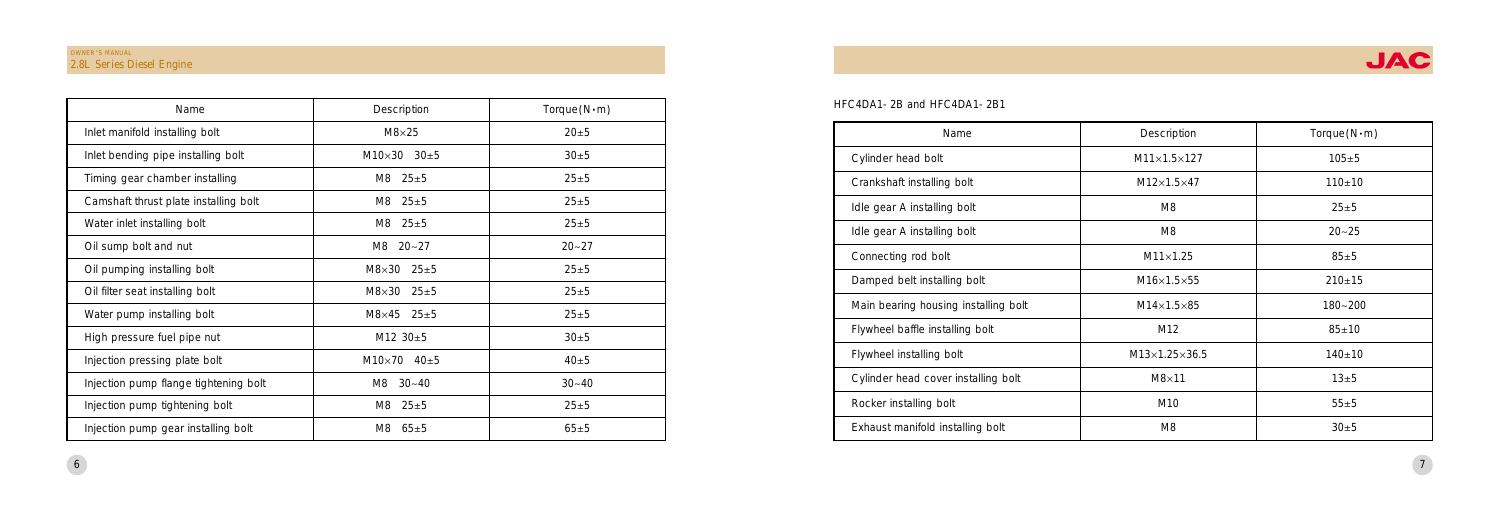| Name                                  | <b>Description</b> | $Torque(N \cdot m)$       |
|---------------------------------------|--------------------|---------------------------|
| Inlet manifold installing bolt        | M8                 | $20 + 5$                  |
| Inlet bending pipe installing bolt    | M8                 | $20 + 5$                  |
| Timing gear chamber installing        | M8                 | $25 + 5$                  |
| Camshaft thrust plate installing bolt | M8                 | $25 + 5$                  |
| Water inlet installing bolt           | M8                 | $20 - 27$                 |
| Oil sump bolt and nut                 | $M8\times30$       | $25 + 5$                  |
| Oil pumping installing bolt           | M8                 | $25 + 5$                  |
| Oil filter seat installing bolt       | M8                 | $25 + 5$                  |
| Water pump installing bolt            | $M12\times1.5$     | $27+2$                    |
| High pressure fuel pipe nut           | $M12\times1.5$     | $20+2$                    |
| Injection pressing plate bolt         | $M15\times1$       | $27 + 2$                  |
| Injection pump flange tightening bolt | M8                 | $6 - 8 + 40 - 45^{\circ}$ |
| Injection pump tightening bolt        | M8                 | 30±5                      |
| Injection pump gear installing bolt   | M14                | $70\pm5$                  |

## Chapter II Starting, running & stopping

#### I. Before starting

Before starting the engine, you should check the engine as follows:

1. Check the cooling water lever in the radiator, the tightness of all connecting parts and the length of fan belt.

2. Check the oil lever in the oil sump.

3. Check the fuel lever in the fuel tank and the fuel pipeline and all fitting of the fuel system to see whether there is leakage on all joints.

4. Check the liquid lever of electrolyte in the battery

5. Check the tightness of joints on battery, generator, starter and sensor. 6. You must add oil pump with 60ml diesel to make a exhaust disposal before the first start or after long-time perseverance. Prohibit running the oil pump without any diesel in it, in order to prevent it from function failure.

## II. Starting procedure

1. Pull the gear shift of transmission to neutral

2. Press down the clutch pedal to reduce the burden when engine starts. 3. Place the ignition key to "START" position, and the engine will start. Do not operate the starter for more than 15 seconds at a time. If it fails to start, wait for 2 minutes to start again. If it fails to work after starting for several times, check the cause and remedy the fault.

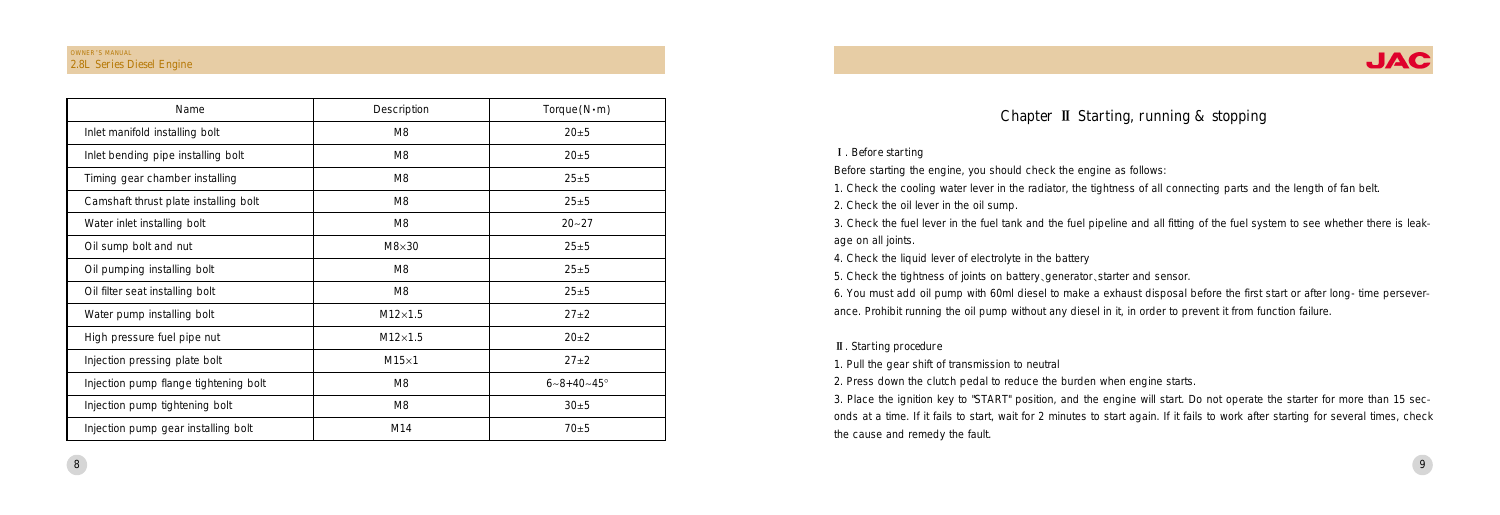| emp                                   | $\sim$<br>above | r og<br>above      | 1.0 <sup>o</sup><br>above<br>$\overline{\phantom{a}}$ | റ∩ഗ<br>above<br>$\overline{\phantom{a}}$ |
|---------------------------------------|-----------------|--------------------|-------------------------------------------------------|------------------------------------------|
| - -<br><sup>1</sup> oil No.<br>Diesel |                 | $\sim$<br>-<br>1 V | ററ<br>-<br>⊾∠                                         | $\sim$ $-$<br>-<br>ູບປ                   |

- 玉. Note for operation
- 1. 1 Maintain the engine according to the manual.
- 2. Check earth polarity of battery. Silicon commutation dynamo uses negative pole earthing.
- 3. Break-in is necessary before using new engine. Do not speed up sharply and get the engine loaded.
- 4. Fuel mode

Select light fuel according with GB252 based on season alternation and local temperature.

5. Stop and check if finding anything abnormally during operation. 6. When draining cooling fluid, open the radiator cap firstly and then switch on after temperature of cooling fluid lowed.

II. Break-in of new engine

Service life of engine has close relationship with initial using situation. Drive new vehicle obeying the following rules to save fuel and prolong service life of vehicle during of initial 2500Km. 1. Do not drive at high speed.

### OWNER'S MANUAL 2.8L Series Diesel Engine

2. Avoid fast starting, fast speeding up, fast braking and long-time high speed running.



10

4. After starting HFC4DA1-1尧HFC4DA1-2B and HFC4DA1-2B1engien, keep the engine warming-up in idle speed for 2~3 minutes to make the supercharger lubricated well and avoid damaging spare parts.

## III. Checking during operating

- 1. Check whether there are abnormal noises.
- 2. Check whether there is burning smell from generator or other electrical equipment because of their high temperature.
- 3. Check the fuel system, cooling system and lubricating system for leakage.
- 4. Check to make sure that the gauges and meters are performing properly.

## IV. Stopping

If the engine operating with high load need to stop, please keep decelerating rotating speed of engine for 2~3 minutes and then stop to avoid damaging the supercharger and other parts because of cooling sharply and prevent engine from being self-combusted.

## Chapter III Operation and maintenance of the engine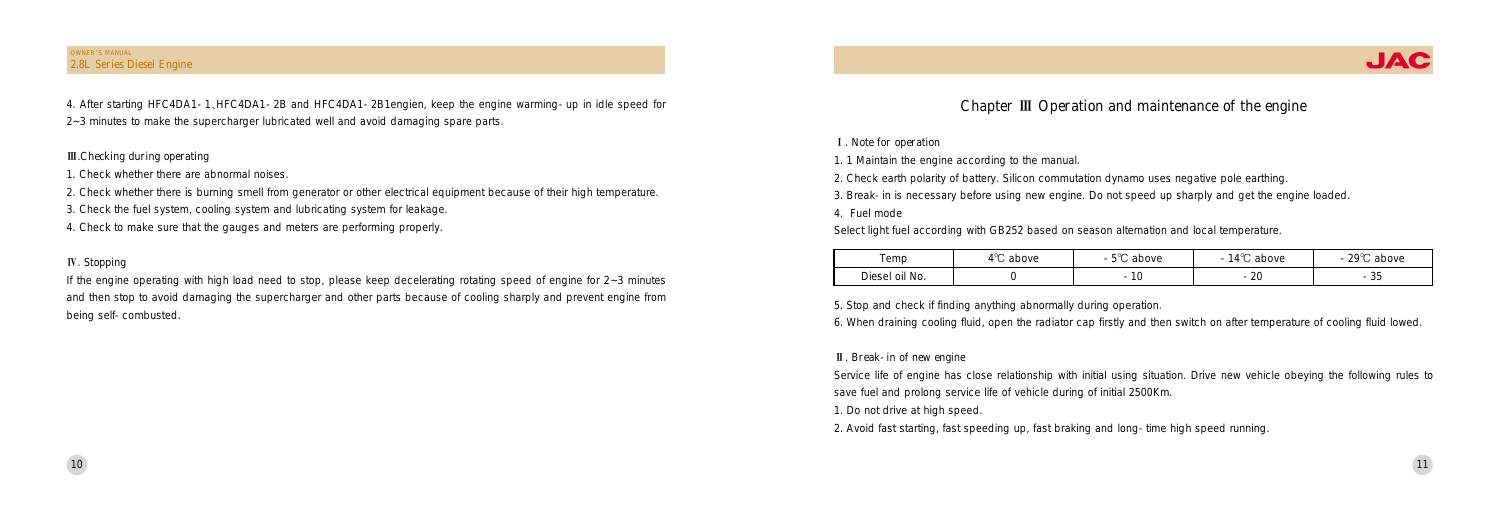Technical maintenance period

According to different law of technical state worsening degree of each part, classify the regular technical maintenance into four classes.

- 1. Daily maintenance
- Check oil level of diesel oil, cooling fluid and oil and fill up if necessary.
- 1. Daily maintenance: after 8-10hs' working time
- 2. Class-one maintenance: after 100h working time or running for 4000-5000km.
- 3. Class-two maintenance: after 250h working time or running for 10000-12500km.
- 4. Class-three maintenance: after 1000h working time or running for 30000-40000km.
- Technical maintenance items

In order to guarantee diesel engine operate normally, do technical maintenance as follows:

Note: Filling up the fuel tank during operation is forbidden. Do not fill up oil tank when vehicle runs under hot temperature, otherwise oil will overflow because of inflation, once inflating, wipe it immediately.

<sup>荫</sup> Wipe off dust on the battery and splashed electrolyte to ensure air vent unblocked.

Note: Check oil level after diesel engine dying.

## OWNER'S MANUAL 2.8L Series Diesel Engine

Diesel oil specification: use light diesel oil according with GB252, NO.0 for summer, NO. -10 or -20 for winter (warm area) and NO.-35 (cold area).

| Oil mode | Local temperature |                   |         | Quality class |                     |
|----------|-------------------|-------------------|---------|---------------|---------------------|
|          |                   | HFC4DA1-1         | HFC4DA1 | HFC4DA1-2B    | HFC4DA1-2B1         |
| 15W/40   | -15℃~40℃          | Not lower than CF |         |               | Not lower than CF-4 |
| 5W/30    | 9-30℃~5℃          | Not lower than CF |         |               | Not lower than CF-4 |

IV. Maintenance period and maintenance items

| Gear position | Engine rotating speed |
|---------------|-----------------------|
| gear l        | $0 - 3200$            |
| gear II       | 1400-1800             |
| gear III      | 1400-3500             |
| gearly        | >1350                 |
| gear V        | >1350                 |



3. Keep rotating speed of engine I during breaking-in period in the following scope

4. Do not exceed the limiting loading.

## **III.** Selecting oil

Select oil according with GB11122d based on season alternation and local temperature.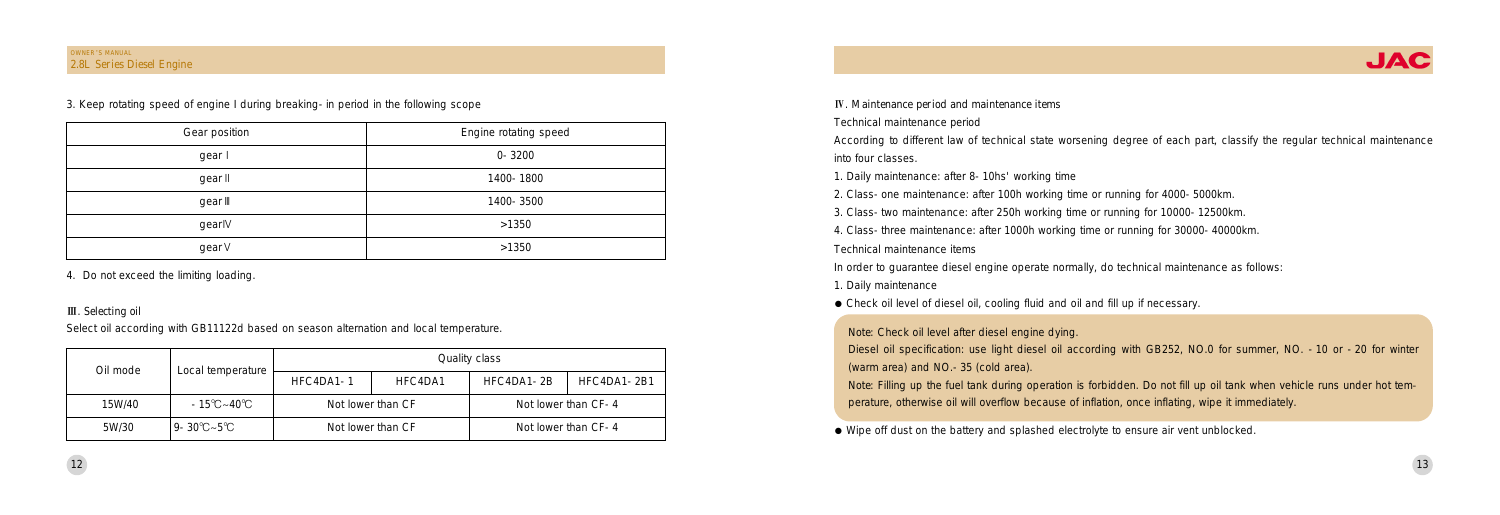- Check heat removal of cooling fluid.
- Check tightness of diesel engine.
- 3. Class-two maintenance

After carrying out class-one maintenance, add the following maintenance contents every 250h (10000-12500km). For new engine or after having technical maintenance engine, the maintenance should be carried 100h (4000~5000 km): • Check injector based on its working condition. Correct injection pressure and watch spray condition and do necessary cleaning and adjustment.

• Check whether there are oil leakage, water leakage or air leakage after starting diesel engine and shoot the trouble immediately.

• Check tightness of accessory.

• After starting diesel engine, check whether it runs normally and working condition of meters. Repair or replace it if found damage.

• Keep diesel engine clean, especially electrical equipment and radiator on water tank.

Note: When disassemble the fuel-injector and the oil line cover that in the high pressure oil line interface of the guide rail, use your left hand to hold the interface.

- Check injection pump and adjust it.
- Replace oil in oil sump.
- <sup>荫</sup> Replace spin-on oil filter element and spin-on diesel oil filter element.
- Check valve clearance and adjust it.
- Check overflows port of water pump. If badly overflow, replace it.
- <sup>荫</sup> Check electrical equipment and wire joint. If burned, replace it.
- Clean pipe water deposit of cooling system.
- Clean crankcase ventilation system.

It's unnecessary to do maintenance under normal condition. Do regular check on oil level under hot temperature to make sure oil level lies between mark MIN and MAX. When electrolyte in battery is not enough, add aqua distillate into it.

## OWNER'S MANUAL 2.8L Series Diesel Engine

2. Class-one maintenance

After carrying out daily maintenance, add the following maintenance contents every 100h (4000-5000km).

- Check electrolyte ratio or voltage
- Check length of fan belt and adjust it.

● Clean air filter.



Note: It's forbidden to add supplemented electrolyte or other unclean water, or it can make battery under charge. If oil level falls quickly, take the battery to service station.

Note: Because of the corrosiveness of electrolyte, it will injure you on eye, skin and clothes. If happened, wash with water immediately.

Note: if diesel engine works in dusty environment, remember to dismantle air filter and clean it to keep it work well.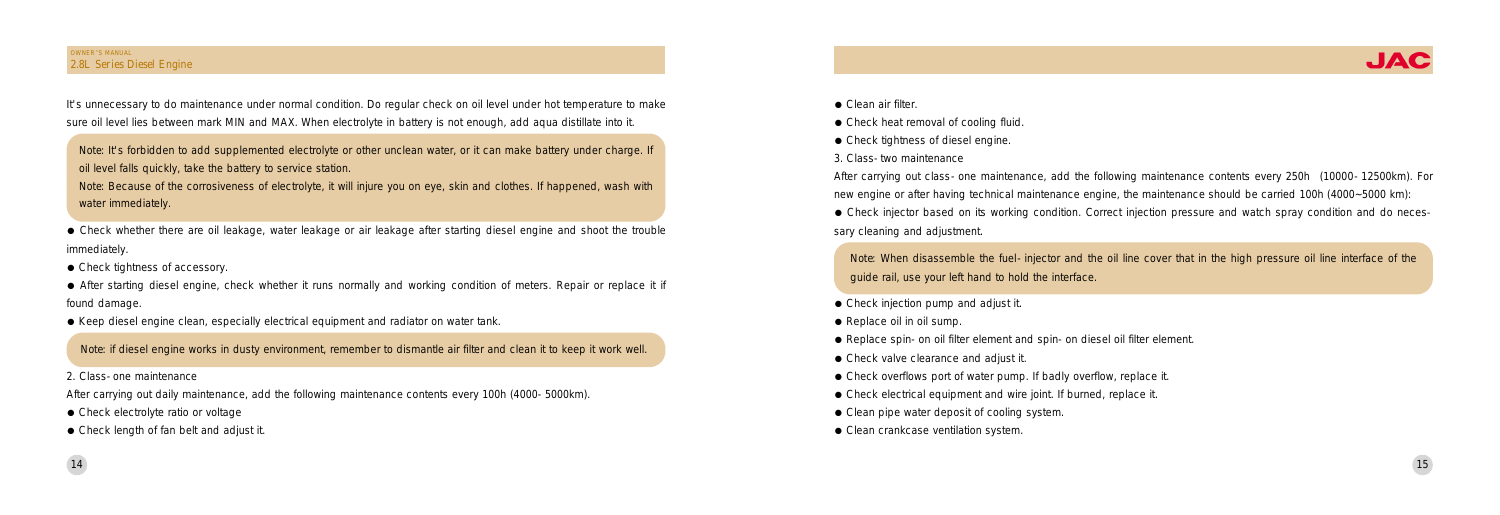and whether driving device is flexible.

5. Seasonal maintenance

<sup>荫</sup> In winter, use cooling system for diesel engine. Please replace antifreeze coolant once a year. It's necessary to drain off it for a long time parking if not using antifreeze coolant.

 $\bullet$  Use lubrication which is only for winter in winter.

• Change concentration of battery electrolyte with season changing. Technical maintenance of lubrication system

1. Choose lubrication for diesel engine lubrication system according to surrounding temperature. Use SF diesel engine oil according with GB11122.

## 2. Measurement of oil level.

Oil level of oil sump is measured by oil scale mounted on the left side of diesel engine. When measuring, park the vehicle in the horizontal position and stop operating the diesel. Pull out the oil scale after the oil level stopping rocking, use cleaning cloth to wrap away oil on oil scale and then insert the oil scale into oil level. Oil scale should be mounted on the right place, then, pull out the oil scale to check the oil level. There are two holes on oil scale, oil level should not be lower than the holes below. If not, supply of oil will stop. It's improper to have oil excessive, for crankpin of crankshaft will strike the oil level in this situation to form excessive oil mist and splash oil drop and cause carbon deposit of piston and combustion chamber carbon deposit. At the same time,



Class-three maintenance focuses on assembly dissembling, cleaning, dismantling, adjustment and hidden trouble removal. After class-two maintenance, add the following maintenance contents every 1000h (30000-40000km)

• Dismantle and clean diesel engine to remove carbon deposit, oily dirt and water dirt.

• Check wear& tear of piston ring, cylinder jacket, connecting rod small end bushing and connecting rod bearing offset. Replace them if necessary.

● Check wear& tear of main bearing liner and thrust plate.

• Check wear& tear of inlet valve& outlet valve and inlet valve seat & outlet valve seat. Repair, lap and test leakage. Replace them if necessary.

Note: mixing different oil is forbidden.

16

## 4. Class-three maintenance

- Check oil pump and dismantle or measure the parts that are easy to damage and adjust.
- <sup>荫</sup> Check cylinder gasket and inlet pipe shim& outlet pipe shim. If finding damaged, replace them.
- <sup>荫</sup> Check supercharger and clean .Wear& tear of supercharger gear and oil seal and replace if necessary.

<sup>荫</sup> Check wear& tear of valve, push rod and rocket contact area. Repair and replace them if necessary.

<sup>荫</sup> Check wear& tear of drive mechanism and driving gear meshing surface as well as measuring meshing clearance. Repair and replace them if necessary.

<sup>荫</sup> Check injector and lap or replace the injector nozzle pair if necessary. Use the ultrasonic wave to clean the carbon deposit when install the used fuel-injection nozzle, prohibit using silk to wipe or using cutter to shaving, prevent damage the fuel-injection nozzle and clog the injection hole.

<sup>荫</sup> Check generator and starter, clean parts and gear and add new lubrication after drying. Check wear& tear of starter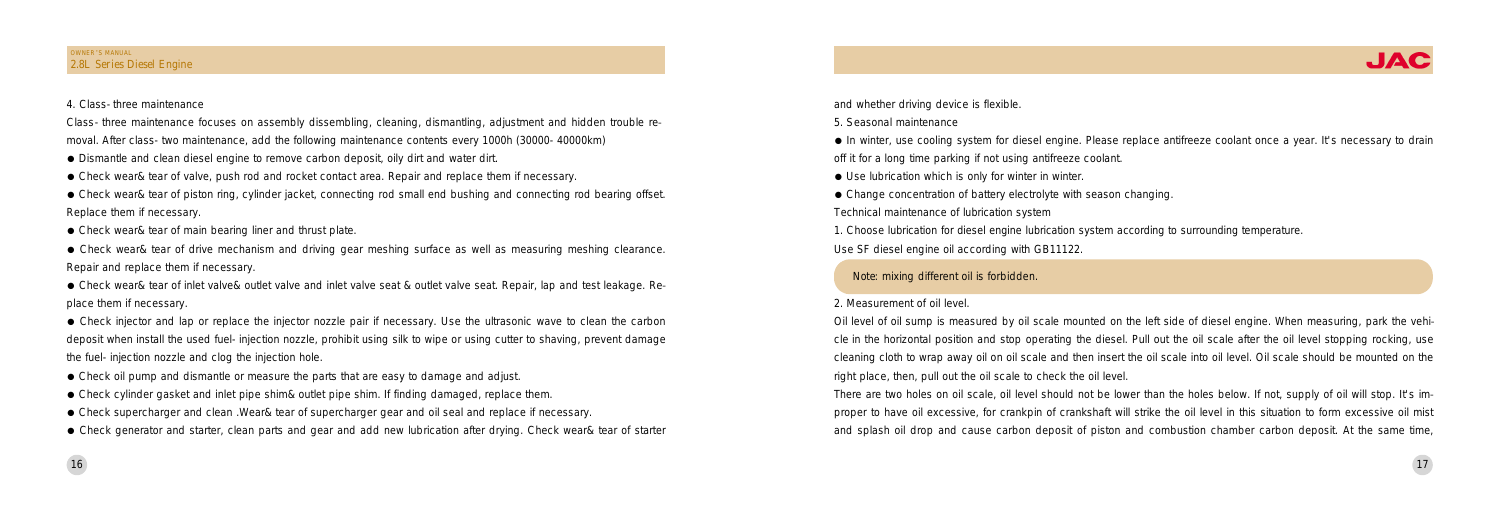Technical maintenance of cooling system There should be enough coolant to ensure engine work well and coolant in time before running the vehicle.

Check length of fan belt: belt deflection is 100N below, new belt is 8-10mm, old belt is 9-11mm. Check whether there is crack on fan belt, replace belt if it fail to transmit. Technical maintenance of injection pump Injection pump is heart of diesel engine, it is composed of many accurate parts. Only the injection pump is maintained right, will it work well and its service life will be prolonged. 1. HFC4DA1series diesel engine adopts fuel injection pump of VE type and is lubricated by light diesel fuel which is accordant with GB252.Watered fuel is not allowed, for injection pump of VE type is lubricated by diesel fuel. Watered fuel will make it lubricated badly and cause injection pump parts damaged. Diesel fuel should be deposited for more than 48h and be put into use after filtrated. Use clean tools and container to fill up the diesel fuel.

piston ring will be glued by coking to make diesel engine smoke and cause fuel permeation. Therefore, apart from paying attention to the oil pressure, checking oil level before running or running every 300-500 is necessary.

## Note:

- $\bullet$  Do not use hard water such as running water and mineral water.
- 
- If coolant is consumed quickly, it showed that there is leakage on cooling system. Check it in service station.

If there is abundant impurity in oil sump, before the new diesel is put into use, use  $5#$  and  $7#$  mechanical fuel (light bobbin oil) to clean lubrication system. Petrol or kerocene is forbidden.

When cleaning inside of diesel engine, fill 5# and 7# mechanical fuel into oil sump. If oil level rise to central position of two round holes of oil dipstick, dismantle all of the pre-heating plug and rotate crankshaft of diesel engine with jiggle bar for 2-3 minutes, and drain off cleansing oil at once.

After replacing new oil every time, make diesel engine do no-load running for a short time to guarantee lubrication system and other position that needs oil fueled enough.

When filling oil from oil inlet that is on cylinder head shield, clean the cylinder head. Cover the lid after filling.

Note: added oil should be flown into oil sump by pushing rod hole on the cylinder head and one side of tappet. So oil level should be checked after 5 minutes.

## OWNER'S MANUAL 2.8L Series Diesel Engine

## 3. Replace new oil

Been used for a long time, there will be impurity and dust in oil. Due to unburned fuel oil makes oil thin and wasted gas coming into oil with acetic anhydride make oil bad and corrode parts, so, replace new oil after running for 10000km is necessary. CF diesel oil according with GB11122 is recommended.



• Do not use bad antifreeze coolant or coolant of different type coolant in case of corroding machine parts

Notice: check oil level as well as checking oil pressure.

Warning: hot oil can injure people, make sure to deal with old oil to protect environment. Screw moment and oil bleed plug, add new oil and check oil level.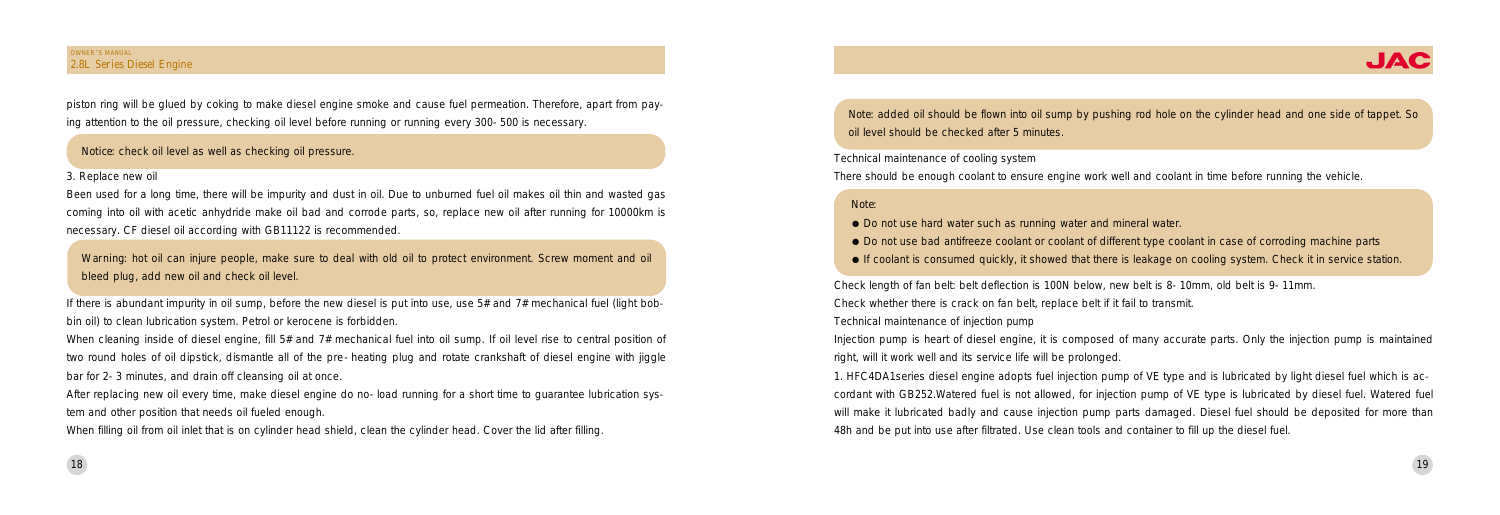- 玉. Long-time preservation of engine
- 1. Drain off cooling water in radiator, cylinder and pump, start engine to evaporate coolant for 30 seconds.
- 2. Dismantle battery.
- 3. Make sure surface of engine clean.
- tor.
- 5. Add dewatering lubrication into lubricating point.
- 6. Loosen fan belt.
- 7. Drain off fuel in oil tank and clean oil tank.
- 
- 9. Keep storehouse dry and do not store corrosive goods and gas.
- II. Start after long-time preservation.
- 1. Remove grease for anti rusting.
- 2. Add lubrication into lubricating point.
- 3. Fill up cooling water. $\alpha$
- 4. Fill up fuel.

8. Use protective material (canvas, waterproof cloth or oil tank paper) to cover engine. Seal the unclosed pipe orifice.

2. After new vehicle runs for 2500km during break-in period, clean or replace fuel filter's spin-on filter element. Replace it for running every 10000km afterwards.

## OWNER'S MANUAL 2.8L Series Diesel Engine

3. Check tightness of oil circuit and observe whether there is abnormal voice or phenomenon of local overheating.

4. Check whether binding bolt on injection pump uncrowned if working for 200h.

5. Injection pump has been adjusted in factory and has lead seal. Don't dismantle it when used. User who doesn't have experimental condition, don't dismantle and adjust injection pump assembly.

6. If diesel engine is not used for a long time, drain off diesel fuel in the injection pump and replace antirust oil.

## Note:

• Obey technical maintenance rules, maintain diesel engine to quarantee its quality. Especially when working busi-

- ly, reducing maintenance item or prolonging maintenance period are forbidden arbitrarily.2.
- <sup>荫</sup> Carrying out class -three maintenance indoors to prevent dust going to inside of machine.
- <sup>荫</sup> For some complicated maintenances or adjustments, get the help of technical personnel or service station.

## Chapter IV Preservation and reusing of engine



4. Screw off fuel-injector, fill up about 30g dewatering oil and rotate crankshaft for 15-20 circle, then mount fuel-injec-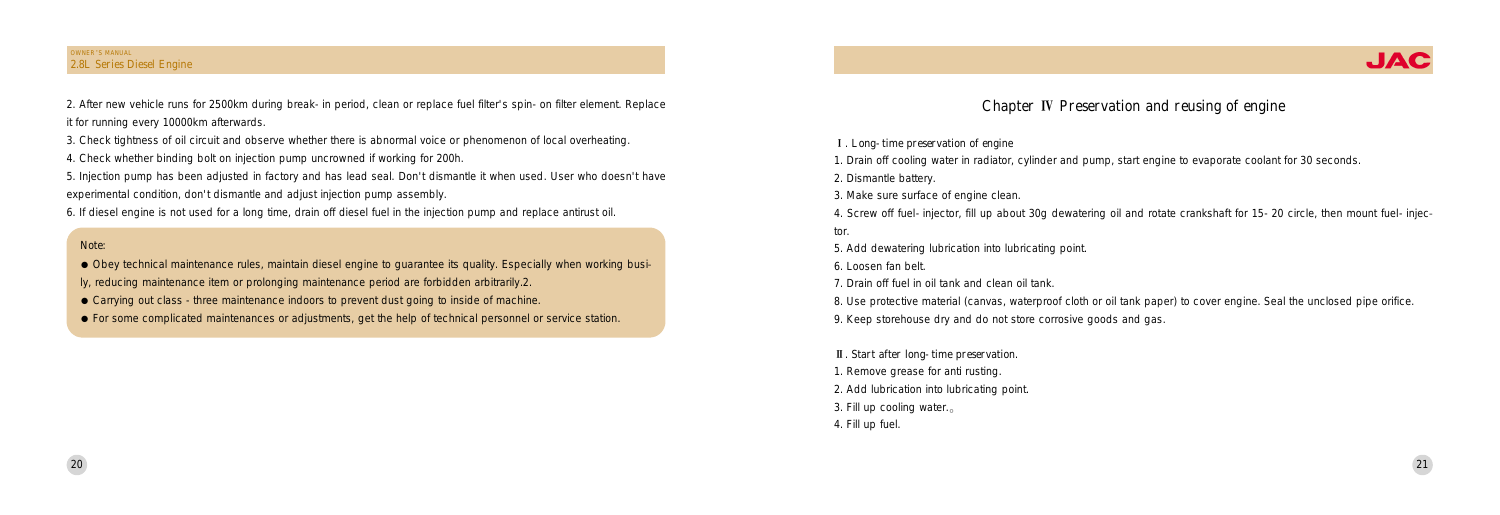| No.            | part number | Name                               | Quantity | No | part number | Name                               | Quantity |
|----------------|-------------|------------------------------------|----------|----|-------------|------------------------------------|----------|
|                | 1002411FA   | Upper main bearing                 | 5        | 17 | 1003012FA   | Inlet valve                        | 4        |
| $\overline{2}$ | 1002412FA   | Lower main bearing                 | 5        | 18 | 1003011FA   | Outlet valve                       | 4        |
| 3              | 1004026FA   | Connecting rod bearing shell       | 8        | 19 | 1003209FA   | Valve adjusting screw              | 8        |
| 4              | 1004024FA01 | The first gas-tight ring           | 4        | 20 | 1003211FA   | Valve adjusting nut                | 8        |
| 5              | 1004025FA01 | The second gas-tight ring          | 4        | 21 | 1003015FA   | Valve spring                       | 8        |
| 6              | 1004030FA01 | Oil ring                           | 4        | 22 | 1003018FA   | Inlet manifold shim                | 1        |
| 7              | 1002220FA   | Cylinder-head gasket assembly set  | 1        | 23 | 1008015FA01 | Inlet angle pipe shim              | 1        |
| 8              | 1307024FA   | Fan belt                           | 1        | 24 | 1002016FA   | Sight-hole cover shim              | 2        |
| 9              | 1010300FA   | Oil filter and oil cooler assembly | 1        | 25 | 1003020FA01 | Exhaust manifold shim              | 1        |
| 10             | 1003016FA   | Valve oil seal                     | 8        | 26 | 1002011FA   | Timing gear case shim              | 1        |
| 11             | 1002420FA   | Crankshaft front oil seal          | 1        | 27 | 1002013FA   | Gear chamber cover sealing ring    | 1        |
| 12             | 1002430FA   | Crankshaft rear oil seal           | 1        | 28 | 1100352FA   | Injection-pump flange sealing ring | 1        |
| 13             | 1002107FA   | Camshaft bush (front)              | 1        | 29 | 1307229FA   | Thermostat housing shim            | 1        |
| 14             | 1002108FA   | Camshaft bush (middle and rear)    | 各1       | 30 | 1307011FA   | Water pump sealing ring            | 1        |
| 15             | 3701310FA   | Glow plug                          | 4        | 31 | 1307221FA   | Water outlet shim                  | 1        |
| 16             | 1307210FA   | thermostat                         | 1        | 32 | 1307741FA   | Water inlet pipe shim              | 1        |

9. For 4DA1-2B series engine, When preservation them screw off fuel-injector, fill up about 30g dewatering oil and rotate crankshaft for 15-20 circle, then mount fuel-injector. Add oil pump with 60ml diesel to make a exhaust disposal, prohibit running the oil pump without any diesel in it, in order to prevent it from function failure.

5. Fill up diesel fuel.

- 6. Check electrolyte in battery.
- 7. Connected with battery and paste vaseline on terminal.
- 8. Check electrical circuit and tightness of electrical pipe.

10. Start engine according to the former operation procedure.

Appendix 1: High-mortality parts list(4DA1)